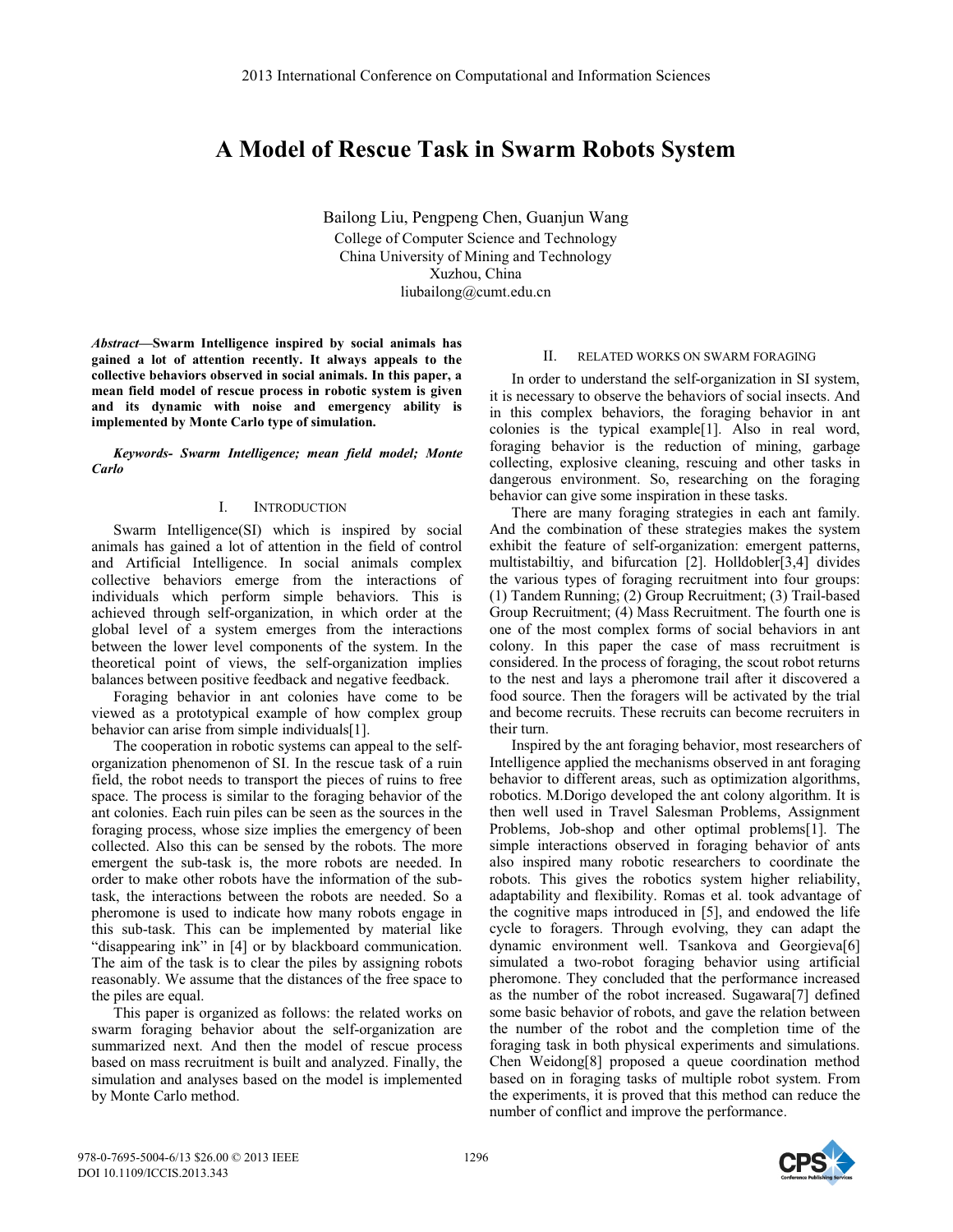By far, the most rigorous theoretical representation of a recruitment system based on differential equations is developed by Nicolis and Deneubourg[2,3]. They account for the competition between trails in the presence of an arbitrary number of sources. Their model makes a macroscopic approach to the mass recruitment phenomenon in ant system, and uses pheromone concentration as the principal variable. It is mainly devoted to the choice of orientation among more than one trail upon leaving the nest. But their model in the precondition of the food will never decrease. In the present paper, the model extends their model and considers the trail distance and the food consumption. Nicolis and Deneubourg make important initial assumptions regarding the recruitment system, as listed below: (1) Pheromone trails are always followed error-free from nest to food source. (2) Ants are either within the nest or following a trail and wandering does not occur. (3) Direct interactions between individuals are ignored; only through pheromone is possible. (4) The outgoing flux of ants from the nest is a constant. These link the rules of individual to the mathematical descriptions. In this paper, the foraging model is extended and analyzed through simulation, and then an improved foraging strategy of swarm robots is proposed. The experiments show that the improved method can increase the performance and reduce the conflicts between robots.

# III. THE MODEL OF RESCUE PROCESS

The macroscopical result of the system is described by the dynamics of the states i.e. the pheromone concentration and the size of ruin pile. So we use differential equations describe the time evolution of the concentration of pheromone  $c_i$  to pile  $i$  and the size  $e_i$  of pile  $i$ . The change of  $c_i$  is determined by two aspects: the production by laying,  $\phi q_i P_i$  and the disappearance by evaporation,  $-vc_i$ , which makes the robots not conduct one sub-task only.  $\phi$ represents the number of robots from the free space.  $q_i$ represents the quantity of pheromone laid to pile *i* . So it is related to the size of the pile *i* . And the evaporation rate of the pheromone is  $v$ . Each robot in the free space has to select one according to the relative attractiveness of the pile  $i$ ,  $P_i$ . The formula of  $P_i$  is

$$
P_i = \frac{(k_i + c_i)^l}{\sum_{j=1}^s (k_j + c_j)^l}.
$$
 (1)

 $k_i$  is the response threshold of a pile, this means the emergency level of the rescue sub-task. *l* stands for the sensitivity to a pile on the concentration of pheromone  $c_i$ presents. Here it will be fixed to a value  $l = 2$  and  $k_i = 1$ . *s* is the number of piles.

As mentioned above,  $q_i$  depends on the size of the pile *i*. So we define the size of pile *i*,  $e_i \geq 0$ . Each time  $\phi$ 

robots flow out of the free space and  $P_i$  of them move to the pile *i*. So the size of pile *i* decreases at the speed of  $\phi P_i$ . We obtain

$$
\frac{de_i}{dt} = -\phi P_i = -\phi \frac{(1+c_i)^2}{\sum_{j=1}^s (1+c_j)^2} \qquad i = 1,2,..,s \qquad (2)
$$

Because  $q_i$  is an increasing function of  $e_i$ . So we define  $q_i = \eta e_i$  for simplicity and assume  $\eta$  is constant for the same swarm. From the analyses mentioned above, we obtain

$$
\frac{dc_i}{dt} = \phi \eta e_i \cdot \frac{(1+c_i)^2}{\sum_{j=1}^s (1+c_j)^2} - vc_i \qquad i = 1,2,...,s
$$
 (3)

In this model, we have four types of feedback:

 (1) a positive, nonlinear feedback of pheromone concentration  $c_i$  through the function  $P_i$ ;

(2) a negative, linear feedback of  $c_i$  through evaporation;

(3) a negative nonlinear feedback of pile  $j \neq i$  on pile *i* associated with competition;

(4) a negative nonlinear feedback of  $e_i$  decrease through the function  $P_i$ . The system behavior is a combination of

these feedbacks.

Here are two conditions of the system:

$$
e_i \ge 0 \qquad \quad c_i \ge 0. \tag{5}
$$

We can see from the system that its stationary solution occurs in

$$
\frac{de_i}{dt} = 0 \text{ and } \frac{dc_i}{dt} = 0.
$$
 (6)

Because  $e_i$  will decrease until it comes to zero. Substitute it into equation (3), we can obtain  $c_i = 0$ . When the pile *i* is cleared( $e_i = 0$ ), the pheromone concentration of pile *i* will decrease linearly.

The dynamics of the solution is calculated in the ideal situation, in which the decision of selecting a trail is determined. This is not suitable to the situation in real world. To solve this problem, one method is to augment (1) or (4) by noise term. This leads to a Fokker-Planck equation for the probability density of occupying various trails. The other method is to implement it through a Monte Carlo type of simulation. Here we appeal to the Monte Carlo simulation.

### IV. MONTE CARLO SIMULATIONS

The advantage of Monte Carlo type of approach is that one can simulate the process of interest rather than solve master equations modeling it at a probabilistic level[4].In the simulation the stochastic aspect of the process is also considered. There are some variables in the simulation: the number of robots, the concentration of pheromone in each trail, the size of each pile, and the evaporation rate of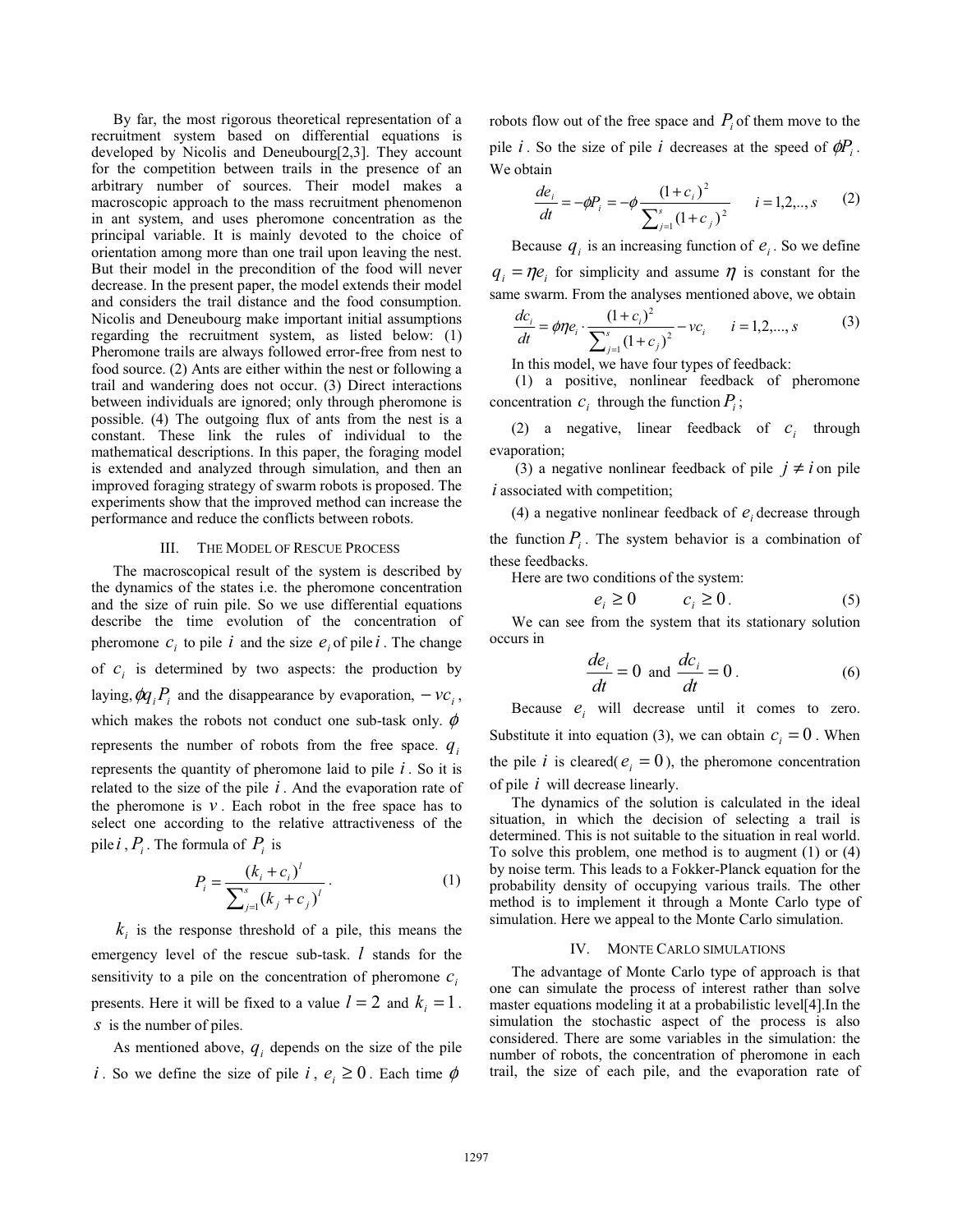pheromone. We give the settings and processing steps as follows.

- Initial conditions: The pheromone concentrations and numbers of robots over each pile are fixed to zero. The initial emergency of each pile is different. The initial size of each piles is  $e_1 = 10, e_2 = 5, e_3 = 8$ . According to  $\phi$  which is normalized before the simulations, one robot comes out of the free space in each simulation step. And we also computer the time cost a forager to a pile, which is much longer than a simulation step (10 times). In addition,  $\eta = 0.1$  and there are three piles needed to be cleared.
- Decision process: When a robot arrives at the free space, it should decide which pile to be selected. Initially the piles will be selected at the same possibility. As soon as one robot selected a pile, the probability will differentiate. The choice of each pile is determined by (1). Here we generate a random number from uniform distribution. Compared with each  $P_i$ , if it is less than  $P_1$ , the robot will select pile

1. If it is between  $P_1$  and  $P_1 + P_2$ , it will select pile 2, and so on.

Time evolution: The pheromone concentration in each trail will gradually disappears through the parameter  $\nu$ . So we update the possibilities showed in equation (3) at each simulation step.



Figure 1. Time evolution of pheromone concentration



## Figure 2. Time evolution of the size of each pile

The simulation is implemented for 50 times. Fig.1 and Fig. 2 show the time evolution of pheromone concentration and the size of each pile respectively. In 82% of simulations the biggest pile is worked on firstly. The other situations may be caused by the stochastic element in selecting. This exhibits the diversity of the system. In Fig. 2, we can see that the sizes of the piles are always approximate in one phrase because the system expected the balance the requirement of different sub-tasks. When the sub-task is found relative emergency, more robots will engage in it. So the pheromone concentration increases. This exhibits the adaptation of the swarm-based system. When a pile is cleared, the pheromone concentration to the pile decreases linearly which satisfies the theoretical model. But there is still a time delay for the robot to recognize it immediately. This is mainly caused by the pheromone evaporation.



Figure 3. Time evolution of pheromone concentration in dynamic situation



Figure 4. Time evolution of the size of each pile in dynamic situation

In order to prove the adaptability of our model, the emergency level of rescue sub-task  $2$ (namely  $k<sub>2</sub>$ ) is changed. When the time step is before10,  $k<sub>2</sub> = 1$ . And after that time  $k_2 = 2$ . At last  $k_2 = 1$  when time step is 20. This means, the emergency level of rescue sub-task 2 has a higher value in the rescue process. From the time evolution of pheromone concentration and the size of each pile respectively show Fig.1 and Fig. 2 , we can see that, our model has a nice